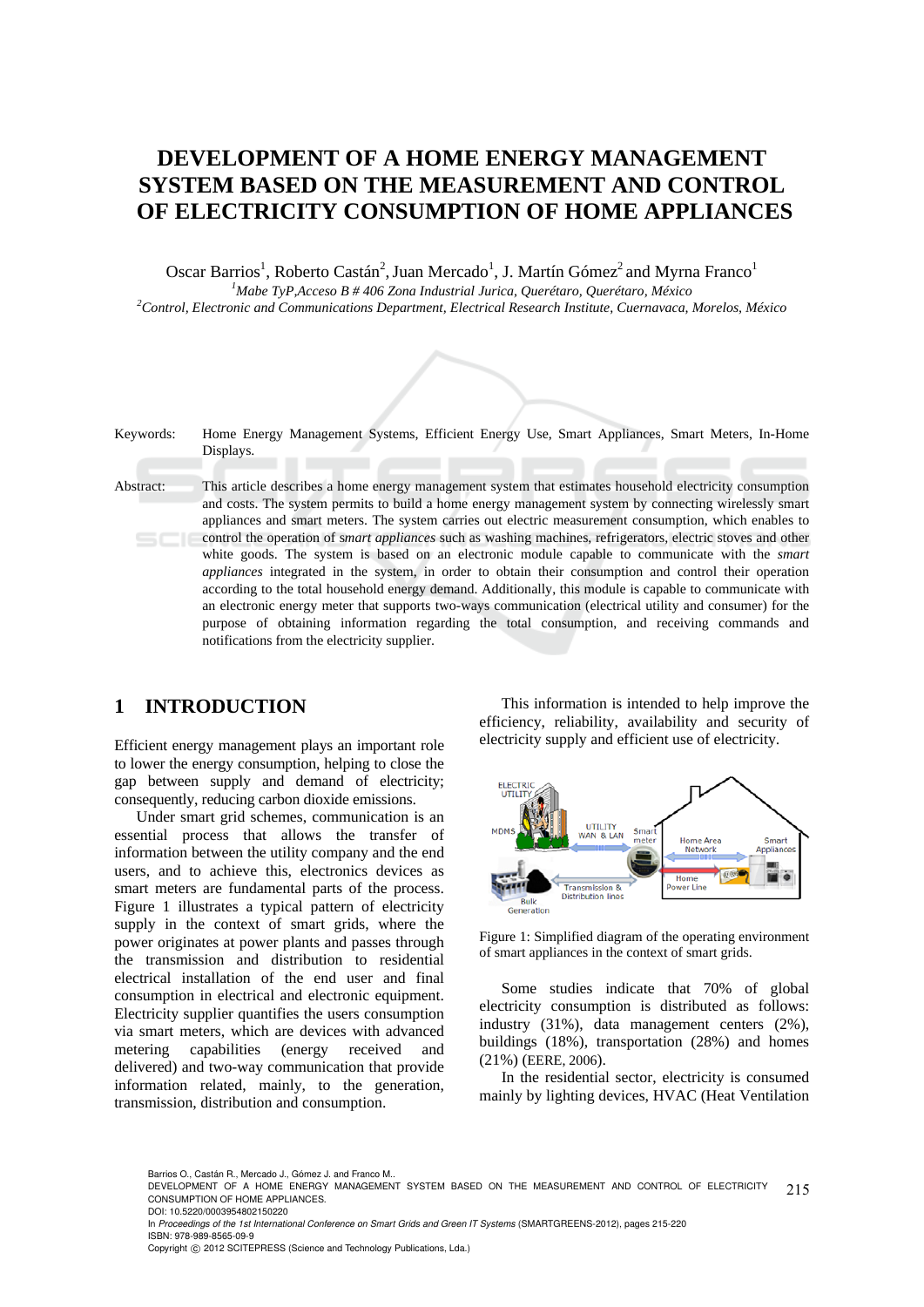and Air Conditioned) and appliances. According to EERE (Energy Efficency and Renewable Energy) data, energy consumed by appliances represent approximately 17% of total energy consumption in the home. Refrigerators, washing machines, clothes dryers and electric stoves top the list of consumption as shown in figure 2 (U.S. Dept. of Energy).



Figure 2: Typical amount of energy consumed annually by household appliances.

1N AND. 5CIENCE ⊤∈∟ Home appliances are electromechanical machines commonly used to perform tasks for the home maintenance; these apparatus are classified by their color, although that is not a rule. Black or gray appliances are usually dedicated to the entertainment (TV, DVD, tape recorder, radio, etc.) and white appliances are linked to cleaning tasks and food treatment related functions. Several global studies show that the appliances contribute with a high percentage of the total home energy consumption.

 Appliances are subject to transformations originated by technologic innovations resulting in new devices with more advance functions than traditional appliances. These new devices contribute to life quality improvement, giving solutions that cover some of the domestic needs as comfort increase, safety and energy saving.

Currently, these devices are provided with advanced functions such as: communication with other devices, remote control and monitoring operation, automatic start and stop operation, among others. By the above, appliances with these characteristics are called "smart appliances".

Efficient energy use is a very topical issue for the international community interested in promoting the implementation of energy saving concepts originated by the urgent need to reduce carbon dioxide emissions in the atmosphere. Energy efficiency refers to the optimization of energy consumption to reduce energy usage without reducing the quality of services with the least possible impact on the environment. Operating costs of the appliance are

paid regularly by the user in energy bills throughout its lifetime. In this context, it is important that the end user implements a plan for energy efficiency at home in order to make a rational and efficient use of energy, it implies the generation of an energy saving culture; equally important are the technological capabilities of the appliances that are used at home, to make easier the implementation of these actions by changing present consumption habits.

### **2 SMART APPLIANCES**

Smart appliances incorporate technologies friendly with the environment and the mechanisms to save energy that promote energy efficiency and incorporate communications capabilities that allow the exchange of information with other electronic devices inside the home and with external systems. Communication with the first ones allows giving structure to intelligent control systems inside the home, and communication with the second ones, permits the remote programming of the operating modes of the smart appliances, the monitoring of its states of operation and the measurement of the energy consumption either individual or collective.

Communication with external devices, in particular with the utility company, allows the smart appliance the opportunity to exchange information related to energy use, the control of peak demand, control of emergency on the electrical system, inside and outside the home (voltage variations and power outages), and in general can contribute to the implementation of ways to promote the active management on the demand side.

The trend in the design of smart appliances is oriented to integrate electronic devices that allow continuous monitoring of energy consumption and some parameters of the grid. The voltage, current or frequency of the line, are examples of such monitoring making it possible to detect the most common problems in electricity supply. The system acts accordingly, for example, inhibiting some of its functions until the power supply stabilizes again. This action helps extend the life of the appliance by not subjecting it to extreme operating conditions and helps to oversee the operation of the electrical grid, benefiting the user and the supplier of electric service.

Another trend is directed to the registration of individual consumption of each smart appliance to transfer it to the Energy Management Systems (EMS). The record of electricity consumption can be done in two alternative ways: 1) applying algorithms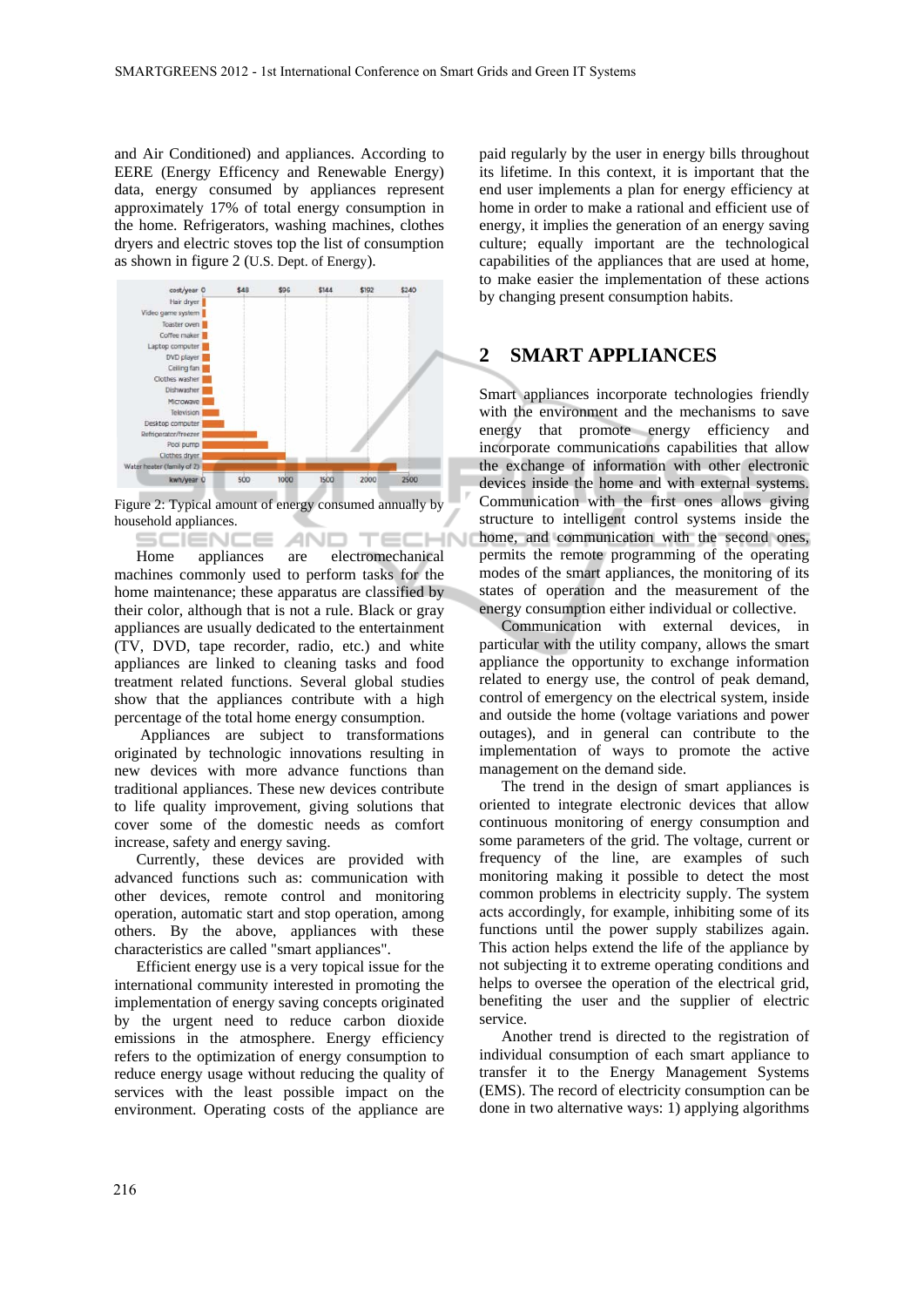for analysis of power signals or, 2) calculating the energy consumed from measurements of voltage and current signals. Current electronics measuring technologies are in favor of the latter method.

## **3 HOME ENERGY MANAGEMENT SYSTEMS**

The EMS refers to a computer system which is designed specifically for the automated control and monitoring of the heating, ventilation and lighting needs of a home, a building or group of buildings such as university campuses, office buildings or factories. Most of these energy management systems also provide facilities for the reading of electricity, gas and water meters.

Energy Management Systems are classified according to their application into three main groups, Home Energy Management Systems (HEMS), Building Energy Management Systems (BEMS) and Factory Energy Management Systems (FEMS).

Home Energy Management Systems consist in applications that provide information about electricity consumption into a home and its cost in real time o in defined time intervals. These systems also include functions that enabled the consumer increase efficiency in electricity consumption, as well as reduce the energy usage by basing on local information (neighborhood) or demographic (particular area of a city).

 These systems may include some specific hardware to enable the information exchange and/or the appliances control, thermal switches and other devices in the house that are powered with electricity. Functions like energy micro generation management, energy storage and smart charge may also be included. Applications for the electricity supplier include de Demand Response DR and energy efficiency programs.

The HEMS usually include a home device to deploy information called In-Home Display or IHD, which is designed to operate as a human machine interface inside the home. The IHD generally presents information related to energy consumption, electricity rates, and alarms of operating states of system elements. It integrates functions of data deployment, communication and remote control of electrical loads and lighting devices. It also integrates standardized communication interfaces with the intelligent power meter to exchange information with it or with systems outside of the home through the electricity smart meter.

## **4 SYSTEM DESCRIPTION**

The Home Energy Management system presented in this paper were developed in order to obtain the adequate technology to be incorporated in new appliances, so the development consisted in design the hardware and firmware required; also carry out laboratory test under controlled environment of the system.

Electronics modules with advanced capabilities as electric parameters measurement (voltage, current and energy), communications and appliance operation control were designed and manufactured as part of development. These modules were incorporated inside appliances equipped with electronic controls, in order to convert them in "smart appliances".

According to an evaluation of actual technologies applied in this theme, the method selected to manage energy consumption within the home in this system, is based on measuring and recording the electrical parameters in each of the apparatus, in order to find how each appliance contributes to total home consumption and thus manage efficiently use of energy.

Likewise, other device was designed and developed to control and link with the modules mentioned above, this device is known as "In-Home Display". This device has capabilities to communicate with each "smart appliances" in order to obtain information about their energy consumption and status, as well as send commands to start or stop their operation.

By the above, the Home Energy Management system was composed of "smart appliances" as washing machines, refrigerators and electric stoves, as well as devices similar to AC power plugs with capacity to measure and register electric consumption of no-smart appliances (TV, microoven, etcetera), an In-Home Display and a smart meter.

The energy management system presented is set according to the scheme shown in Figure 3 and is comprised of the following devices and equipment: smart appliances, an In-Home Display, smart power outlet contact with measurement capability and remote control, and a HMI (Human Interface machine) running in personal computer and a smart meter. The management system has the ability to communicate with smart electronic meter to monitor global household consumption and transfer information related to consumption, energy use and electrical parameters of the electric utility, if this function is available.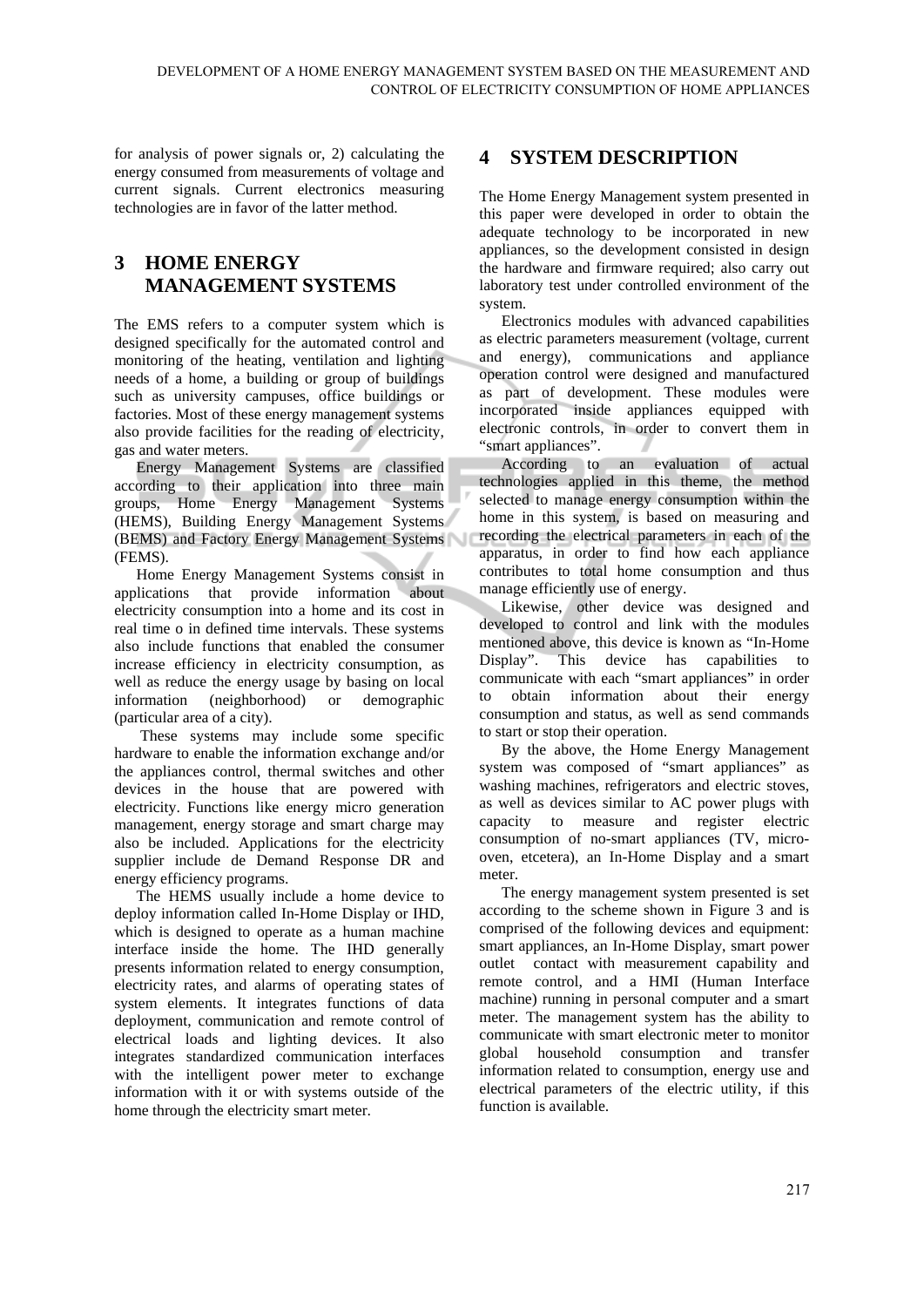

Figure 3: Home Energy Management System Scheme.

To communicate the In-Home Display with the smart appliances, the smart power outlet and smart meter, a Home Area Network (HAN) was implemented using two technologies wireless (protocol ZigBee) and the power line of the home (PLC in low voltage).

The In-Home Display is one of the central elements of the management system, integrates storage and display of data, communication, monitoring and control of all electronic and electrical devices in the system. It has the hardware and software interfaces to communicate with the smart meter, and get from it the total household consumption to show it to the user when required. It can also link with the control center of the electric utility through the smart meter (F. Casellas, 2010) and its Advanced Metering Infrastructure system (AMI) (Nancy Brockway, 2008) as illustrated in figure 4.

The appliances or electrical loads such as microwave ovens, televisions, computers, among other that have no advanced functions such as communication, measurement or control have been called "non-smart appliances". For these was developed a smart outlet contact with measurement and reporting capabilities, which connect these devices to measure and record their consumption and thus integrate them to the power management system.

With the information obtained from the appliances and the smart meter, the management system via the In-Home Display presents to the user information related to the total electricity consumption pattern of the home and the contribution of each appliance. These data allow the user to know the consumption of their electrical charges and what devices consume the most, in order to make decisions on appropriate use, for example in times of lower demand or lower price of electricity. This in order to foster a culture of energy saving.



Figure 4: HEM system operating environment.

Residential users of electrical service can manage the energy consumption information provided by the system manually, scheduling the operation and use of appliances at times of lower demand or lower electricity prices.

If the power company has its electrical infrastructure operating in the smart grid concept and considers the implementation of programs for Demand Response, the system of home energy management described has the ability to receive commands from the offices of the utility to stop, postpone or schedule the operation of some appliances and thereby help control the demand curve, diminishing during peak hours and incrementing the rest of the day via the remote control the home electrical loads.

The energy management system includes a software tool that lets you check the consumption information stored in the In-Home Display. This software runs on a laptop that connects to the USB port of the In-Home Display. With this tool the consumer can create your own consumption record for future reference or analysis in order to minimize your energy consumption.

#### **4.1 System Implementation and Laboratory Test**

As previously mentioned, the Home Energy Management System consists of the following elements:

- A module In-Home Display.
- Appliances as washer machine, refrigerator and electric stove, each one equipped with an electronic module to convert it in "smart appliances" (M1).
- A smart power outlet (M3) for measure consumption and control of no-smart appliances.
- A HMI to monitor the management system for the user, executable on a computer and interface to the In-Home Display.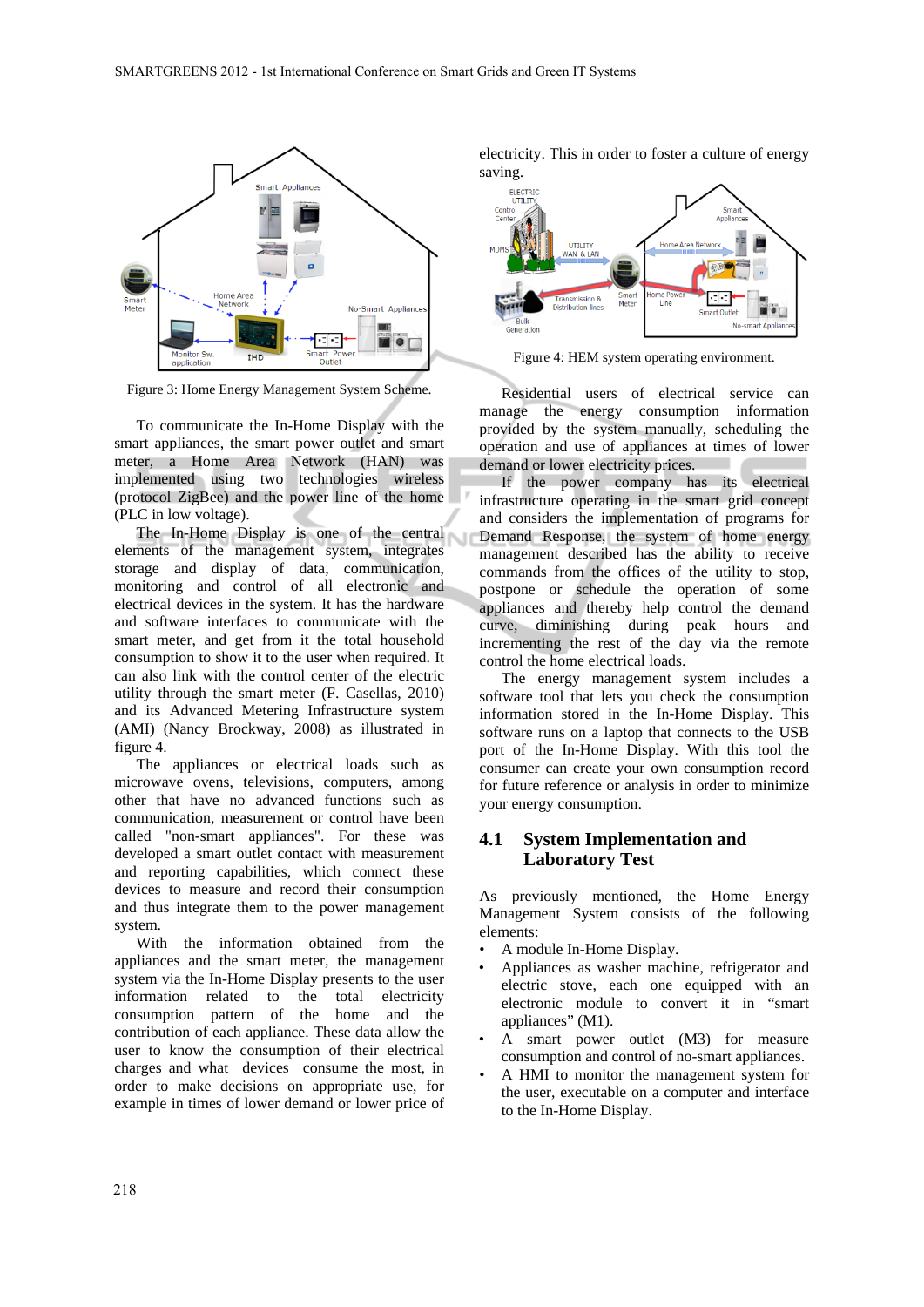• A smart meter with two-way communication capability.

With these elements two systems were implemented in laboratory in order to test the functionality and validate data obtained from each appliance. Also compare the information related to energy consumption provide by the smart meter and the appliances.

A communication network to intercommunicate the elements of the management systems will be held in each one using two different media; first one based on the Zigbee wireless communication protocol and second one using the electric grid as a means of communication with power line communication, PLC as shown in figures 5 and 6.

The laboratory tests consisted in evaluates electric parameters measurement, communication between each element (ZigBee and PLC), control the appliances operation remotely and carry out an energy balance between the meter and the appliances.



Figure 5: ZigBee communications network.

#### **4.2 Test Results**

To validate the measurement and register of voltage, current and energy in the appliances, several data were obtained from the electronic modules installed inside the appliances and were compared with reads obtained from a voltmeter, an ampere meter and a watt-hour meter. The results were the expected due to the accuracy calculated was lower 1%, as was specified.

Control and status commands have been defined previously to control and monitoring the appliances, hence to validate them, some commands were sent to the appliances from the In-Home Display. The results obtained were successful.

With respect the communications, both

technologies ZigBee and PLC were tested, thus obtaining correct results.



Figure 6: PLC communications network.

Should be noted that to evaluate in a more comprehensive, test field must be applied to the Energy Management System describe in this paper. ogy r JBLICATIONS

## **5 CONCLUSIONS**

A HEMS is a tool for consumers in residential sectors that provide the ability to control their energy consumption. It can also help reducing the energy demand and therefore the amount of resources to generate it, thus reducing emissions of pollutants to the environment created from the power plants.

Key elements of the HEMS are the smart appliances. In this work, it has been mentioned the main features and benefits to end-user in aspects such as comfort, safety, energy saving and energy management.

Smart appliances integrate cutting-edge electronic modules that allow them to perform functions such as measurement, control and communication, through which they can continuously monitor their energy consumption in order to generate information with which the user can make decisions on a more dynamic and efficient use of energy. The benefit of savings is achieved in the household economy as well as that of the electrical infrastructure of the company supplying the service, and better yet, the benefit of the environment.

The measurement functions of electrical parameters of smart appliances, enable real-time information of the voltage variations on power supply network and thus contribute to electronics